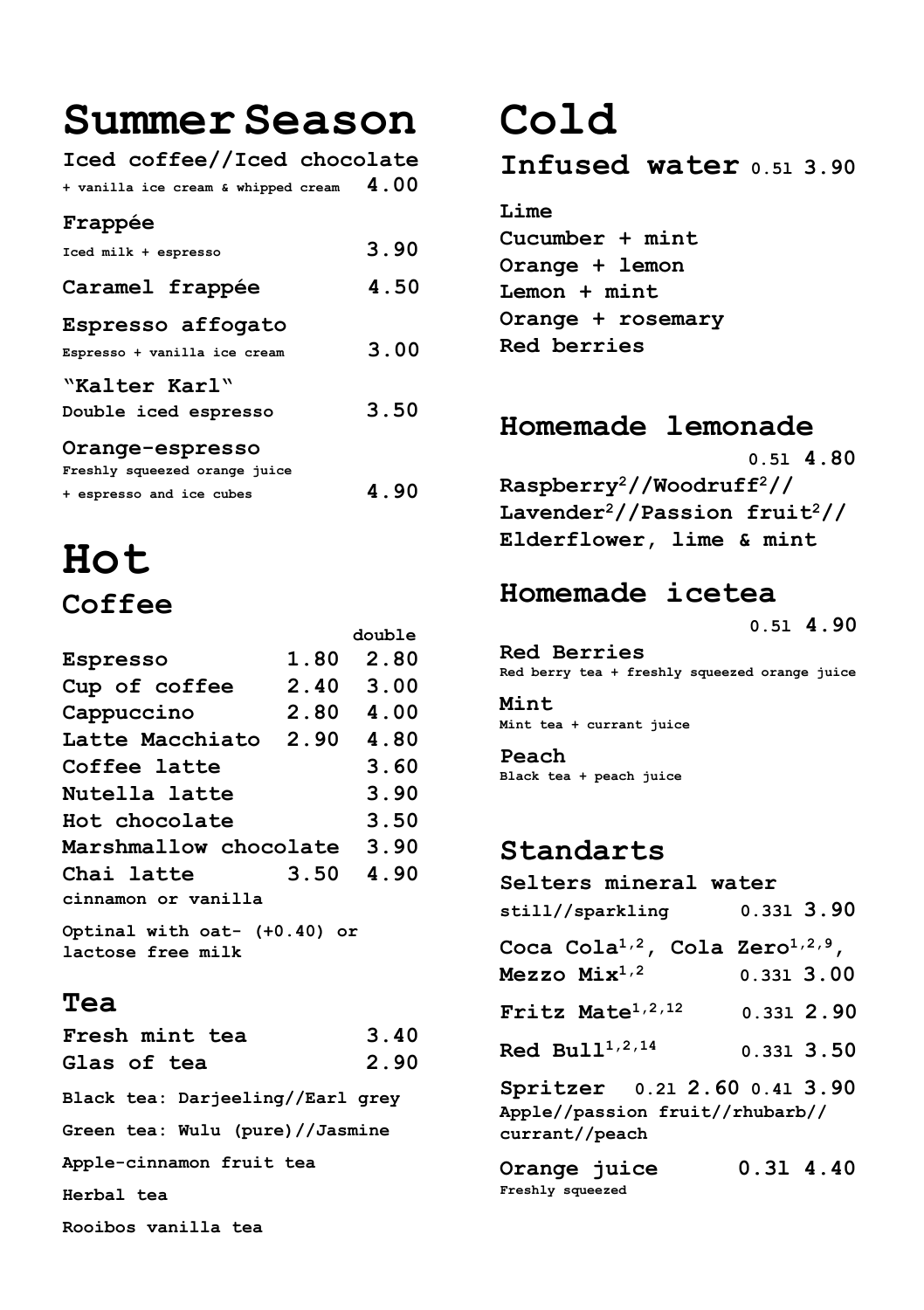# **Aperitif**

| Prosecco 0.11 3.90 btl. 17.90                                                 |      |
|-------------------------------------------------------------------------------|------|
| Belsazar Rosé Tonic<br>Vermouth aperitif with rosé wine                       | 5.90 |
| "Wilde Feder" [Pet Nat] 4.90<br>Fermented in the bottle,<br>without additives |      |
| Aperol sprizz                                                                 | 4.90 |
| Hugo (elderflower)                                                            | 4.90 |
| Passion fruit sprizz                                                          | 4.90 |
| Lavender sprizz                                                               | 4.90 |
| Lillet Wild Berry                                                             | 5.60 |

## **Beer**

| Distelhäuser Pils          |             |
|----------------------------|-------------|
| Draft beer                 | $0.41$ 3.60 |
| Grüner Helles              |             |
| Draft beer                 | 0.41, 3.80  |
| Guinness                   |             |
| Draft beer                 | 0.514.80    |
| Naturtrübes Radler         |             |
| Draft beer                 | 0.41, 3.60  |
| Distelhäuser wheat beer    |             |
| Draft beer                 | $0.51$ 3.90 |
| Distelhäuser Landbier      |             |
|                            | 0.513.90    |
| Distelhäuser Kellerbier    |             |
|                            | $0.51$ 3.90 |
| Distelhäuser non-alcoholic |             |
| wheat beer                 | $0.51$ 3.90 |
| Jever Fun non-alcoholic    |             |
|                            | 0.331 3.00  |

# **Franconian white wine**

**Silvaner 0.2l 4.40 2021//Dettelbach//dry**

**Bacchus 0.2l 4.40 2021//Dettelbach//off-dry**

**Rotling 0.2l 4.40 2021//Dettelbach//semi dry**

**Scheurebe Stahlnagel 2021//Dettelbach//dry 0.2l 5.90 0.75l 20.90**

**Riesling Stahlnagel 2021//Dettelbach//dry 0.2l 5.90 0.75l 20.90**

**Silvaner Kabinett 2020//Nordheim//dry 0.2l 7.60 0.75l 26.90**

**Muskateller 2020//Sommerhausen//dry 0.2l 6.90 0.75l 23.90**

**Riesling Kabinett 2019//Nordheim//dry Bocksbeutel (0.75l) 24.90**

## **Red wine**

**Domina 2016//Erlabrunner Weinsteig// late harvest //Barrique//dry 0.2l 6.90 0.75l 22.90 Primitivo 0.2l 4.90 2020//Italy//DOC//dry Merlot 0.2l 4.90**

**2020//Italy//DOC//dry**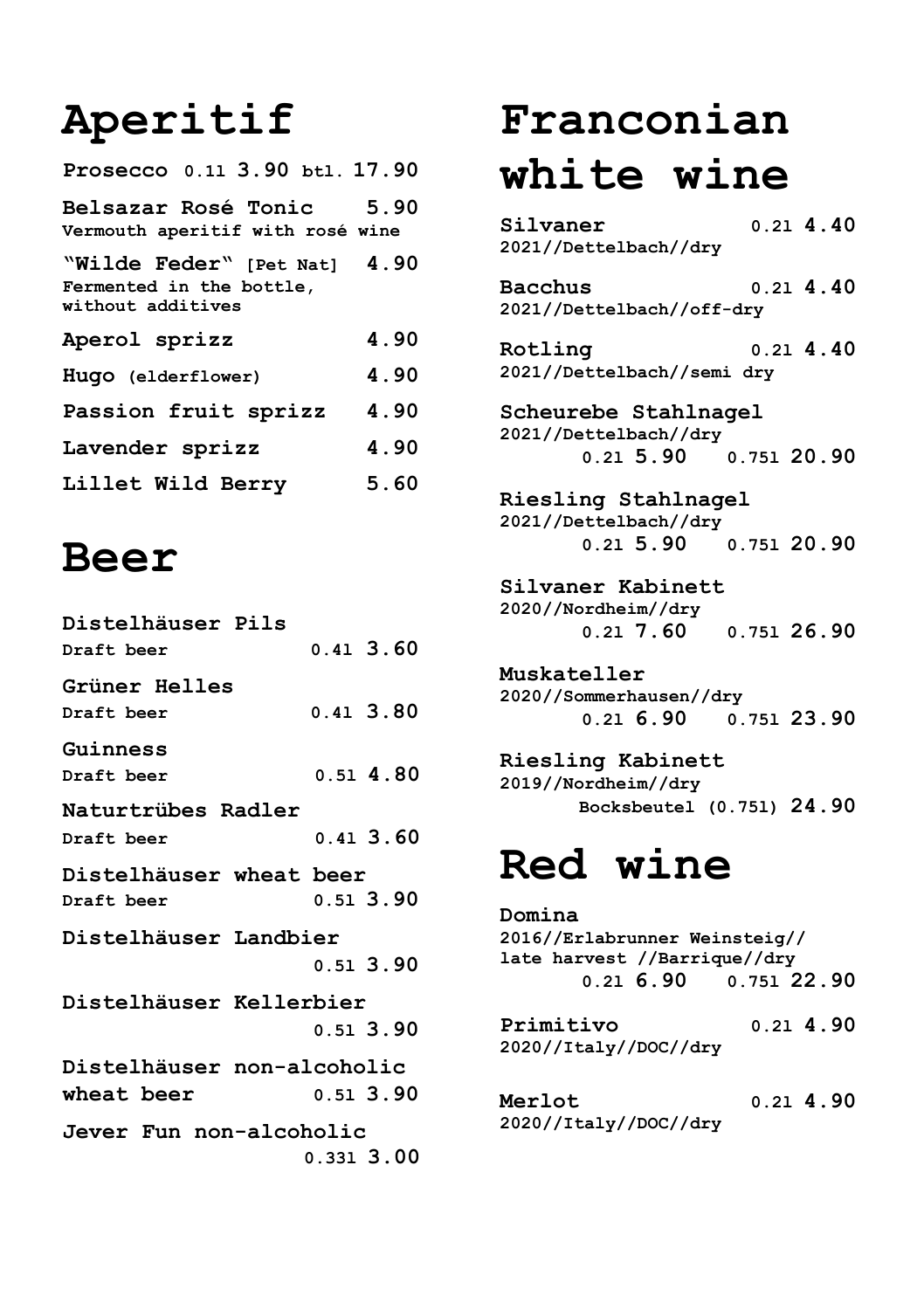# **Gin Tonic**

**with Thomas Henry Tonic<sup>3</sup> cucumber, lime, lemon, etc. as you wish! Gordon's Tonic 5.90 Tanqueray Tonic 6.90 Malfy Tonic 6,90 Bramble [Tanqueray Royal Cassis Tonic] 6.90 Hendrick's Tonic 7.90 Monkey 47 Tonic 8.90**

# **Longdrinks**

| Disco spritzer<br>Vodka//Red Bull//Prosecco              | 7.50 |
|----------------------------------------------------------|------|
| <b>Moscow Mule</b><br>Vodka//cucumber//lime//Ginger beer | 7.00 |
| London Mule<br>Gin//cucumber//lime//Ginger beer          | 7.00 |
| Mojito<br>Havanna Club//lime//mint//<br>brown sugar      | 7.00 |
| Cuba Libre<br>Havanna Club//Coke//lime                   | 6.00 |
| Whisky Sour                                              | 6.00 |
| Jack & Coke                                              | 6.00 |
| Coke White                                               | 6.00 |

# **Shots**

**Peppermint**

**Woodruff**

**Strawberry**

**Frangelico**

**Mexican Sambuca**

**Tequila**

**Jagermeister**

**Ramazotti**

**Baileys**

 **each 2.00**

**and lots more at the bar …**

# **Whiskey**

| <b>Bulleit Bourbon</b> | $2c1$ 3.00 |
|------------------------|------------|
| Bushmills Malt         | 2c1 4.00   |
| Chivas Regal           | 2c1 4.00   |
| Caol Ila               | 2c1 5.90   |
| Ardbeg                 | 2c1, 5.90  |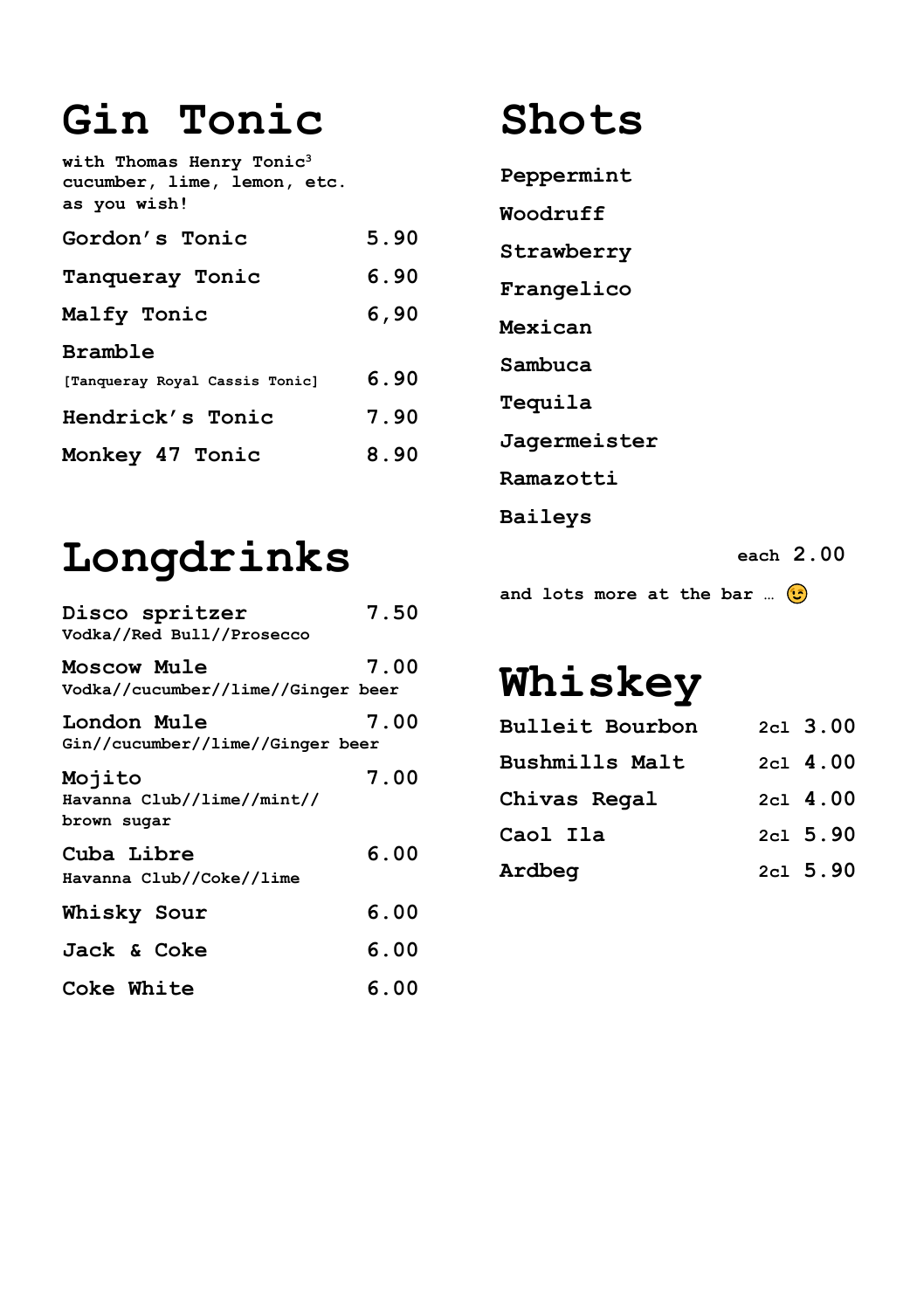## **Breakfast**

**daily until 12:00 pm Saturday & Sunday until 1:00 pm**

### **Romanistik**

**Yogurt with mixed fruits & granola, croissant and marmelade 5.90**

**\_\_\_\_\_\_\_\_\_\_\_\_\_\_\_\_\_\_\_\_\_\_\_\_\_\_\_\_\_\_**

#### **Maschinenbau**

**Gouda cheese, serrano ham<sup>7</sup>, butter, marmelade, spelled and whole grain bread roll and croissant 6.90**

**\_\_\_\_\_\_\_\_\_\_\_\_\_\_\_\_\_\_\_\_\_\_\_\_\_\_\_\_\_\_**

### **Fitnessökonomie**

**Warm blueberry porridge with banana & granola, homemade hummus with vegtable sticks, cream cheese, brie, gouda cheese, honey and spelled and whole grain bread roll 10.90 for two 18.90**

**\_\_\_\_\_\_\_\_\_\_\_\_\_\_\_\_\_\_\_\_\_\_\_\_\_\_\_\_\_\_**

#### **BWT.**

**Tomato-mozzarella, cream cheese, gouda cheese, brie, serrano ham<sup>12</sup>, Spianata salami<sup>12</sup>. Yogurt with mixed fruits & granola, butter, marmelade, Nutella and bread basket 10.90 for two 18.90**

**\_\_\_\_\_\_\_\_\_\_\_\_\_\_\_\_\_\_\_\_\_\_\_\_\_\_\_\_\_\_**

## **Sozialpädagogik**

**[vegan]** 

**Warm apple pie porridge, tomato with arugula, avocado cream, homemade hummus with vegetable sticks, vegan cheese with herbes, margarine, marmelade, ciabatta, quinoa spelled croissant and spelled and whole grain bread roll 11.90 for two 19.90**

**SCRAMBLED EGGS: MADE FROM TWO FREE RANGE EGGS AS A SIDE DISH FOR A BREAKFAST 3.90 ORANGE JUICE FRESHLY SQUEEZED 0.3L 4.40**

### **Kunstgeschichte**

**[vegan] Warm apple pie porridge, vegan quinoa spelled croissant and marmelade 6.90**

### **\_\_\_\_\_\_\_\_\_\_\_\_\_\_\_\_\_\_\_\_\_\_\_\_\_\_\_\_\_\_ Blueberry porridge**

**Warm porridge with blueberry, banana, granola and honey 6.90**

### **Apple pie porridge**

**[vegan] Warm oat milk porridge with apple, cinnamon, maple syrup and roasted almonds 6.90**

**\_\_\_\_\_\_\_\_\_\_\_\_\_\_\_\_\_\_\_\_\_\_\_\_\_\_\_\_\_\_**

### **Bacon & egg bagel**

**Pretzel bagel//cream cheese// salad//tomato//fried egg// crispy Bacon 6.90**

### **Egg & cheese bagel**

**Pretzel bagel//cream cheese// salad//tomato//fried egg// melted gouda cheese 6.90**

**\_\_\_\_\_\_\_\_\_\_\_\_\_\_\_\_\_\_\_\_\_\_\_\_\_\_\_\_\_\_**

#### **Hummus & avocado**

#### **bagel[vegan]**

**Seed bagel//hummus//fresh spinach//avocado//tomato 6.90**

## **Avocado & egg bagel**

**Seed bagel//avocado cream// arugula//tomato//fried egg**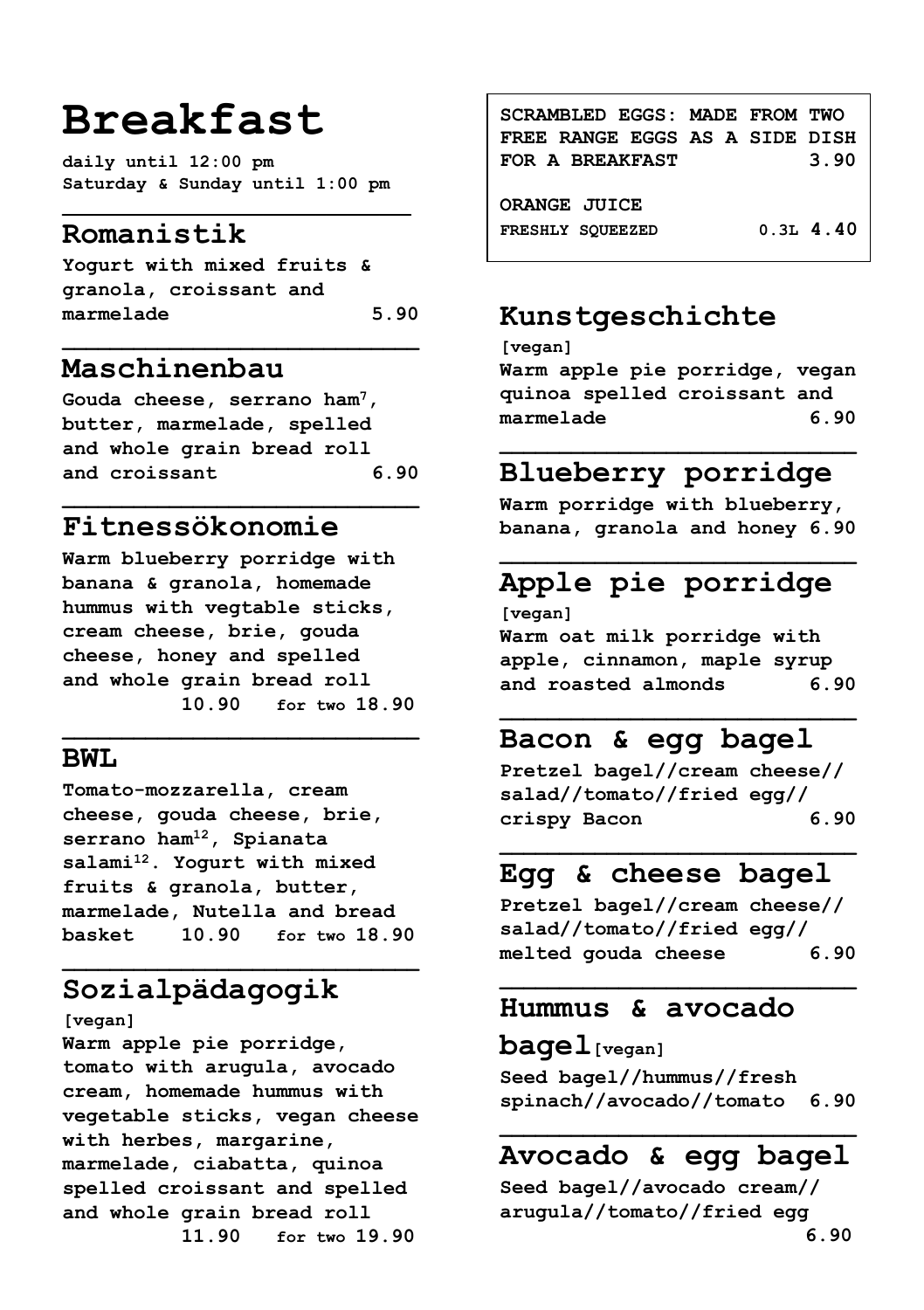## **Eggs**

**Daily until 12:00 pm, Sunday and Saturday until 1:00 pm**

### **Scrambled eggs or fried eggs**

**Made from three free range eggs, ciabatta and butter with**

| echives & cress                               | 5.90 |
|-----------------------------------------------|------|
| diced tomatoes and<br>mozzarella cheese       | 6.90 |
| serrano ham <sup>12</sup> and<br>gouda cheese | 6.90 |
| $crispy$ bacon <sup>12</sup>                  | 6.90 |

# **Freshly baked waffles**

**[available all day long]**

### **with**

| sugar and cinnamon                 | 4.90 |
|------------------------------------|------|
| powdered sugar                     | 4.90 |
| mixed fruits and<br>powdered sugar | 6.90 |
| banana and Nutella                 | 6.90 |
| applesauce, sugar and<br>nnamon    | 6.90 |

## **Food**

**Daily from 12:00 pm, Saturday & Sunday from 1:00 pm**

# **Rahmfleckerl**

**CRISPY BAKED SOUR DOUGH BREAD TOPPED WITH FRESH INGREDIENTS**

### **Ham & leek**

**Sour cream//ham<sup>12</sup>// spring onion 7.90**

### **Serrano & arugula**

**Sour cream//serrano ham<sup>12</sup>// arugula//cherry tomatoes// parmesan cheese 8.90**

## **Tandoori & spinach**

**Curry sour cream//fesh spinach leafs//fried tandoori seasoned chicken breast//peppers// artichoke 9.90**

## **Avocado & fried egg**

**Avocado cream//arugula// tomato//falafel//fried egg 9.90**